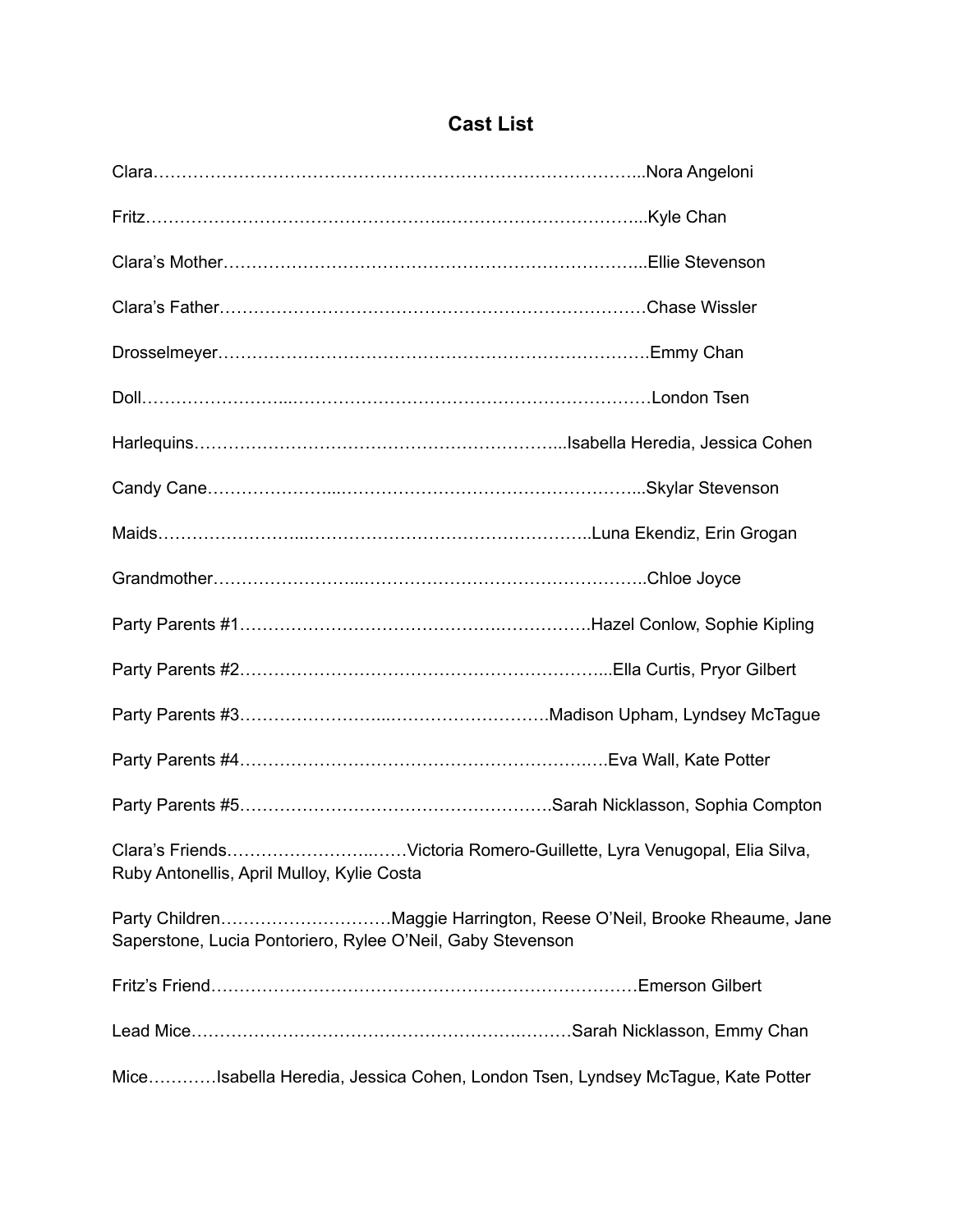|                           | Baby MiceSophia Lima, Myra Lee, Elsie Sullivan, Violet Antonellis, Nila Nair |
|---------------------------|------------------------------------------------------------------------------|
|                           |                                                                              |
|                           |                                                                              |
|                           |                                                                              |
|                           | Rosemary Laux, Le'a Charmaraman-Lau, Mia D'Agostino, Aurora Ye, Raven Arias  |
|                           |                                                                              |
|                           |                                                                              |
|                           |                                                                              |
|                           |                                                                              |
|                           |                                                                              |
|                           |                                                                              |
|                           |                                                                              |
|                           |                                                                              |
| Ella Curtis, Hazel Conlow | Spanish CourtLondon Tsen, Jessica Cohen, Isabella Heredia, Pryor Gilbert,    |
| Arabian Princess          | Ella Curtis                                                                  |
|                           |                                                                              |
|                           |                                                                              |
|                           |                                                                              |
|                           |                                                                              |
|                           | Russian Court Erin Grogan, Luna Ekendiz, Sarah Nicklasson, Emmy Chan         |
|                           |                                                                              |